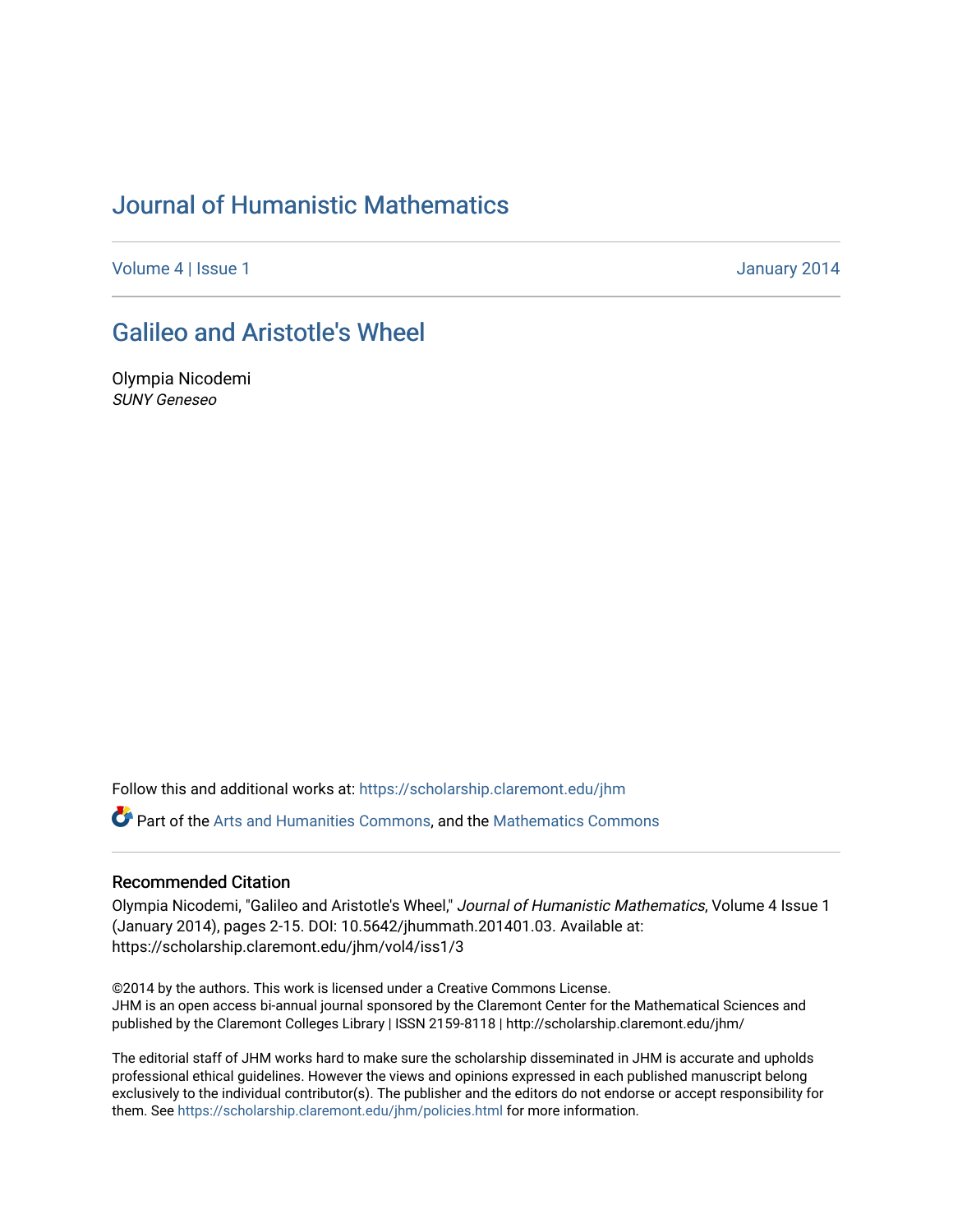## Galileo and Aristotle's Wheel

Olympia Nicodemi

Department of Mathematics, SUNY Geneseo, Geneseo, NY 14454 nicodemi@geneseo.edu

## Abstract

At the beginning of his last major work, Galileo tackles an old paradox, Aristotle's Wheel, in order to produce a model of the continuum that explains (at least to him) how line segments of different length could be put into a one-to-one correspondence. His argument seems like a playful digression. However, it is precisely this type of a one-to-one correspondence that he needs to support his work on free fall. In this article, we investigate how Galileo's model for the wheel paradox informs his work on free fall. We also examine some of the reasons his results on free fall—results that were grounded in his notion of the continuum were not readily accepted in his time.

#### 1. Introduction

In 1638, Galileo was infirm, blind, and under house arrest by the Catholic Church for his defense of the heretical Copernican cosmological view. It was at that time that he wrote his magnum opus, The Discourses on the Two New Sciences, in which he offered his refined and final thoughts on topics that he had pondered over a lifetime. At the center of that work we find what Galileo finally deemed to be a satisfactory mathematical proof of his law for bodies uniformly accelerated by free fall: the distance  $x$  that a body falling from rest travels in time t is given by  $x = gt^2/2$  where g is a proportionality constant that depends on the units chosen.

What seems so unremarkable now was ground-breaking at the time. While natural philosophers of the middle ages had studied uniformly accelerated motion per se, their models for bodies in free fall were very different. (We return to this later.) Galileo deduced his model of free fall experimentally

[Journal of Humanistic Mathematics](http://scholarship.claremont.edu/jhm/) Vol 4, No 1, January 2014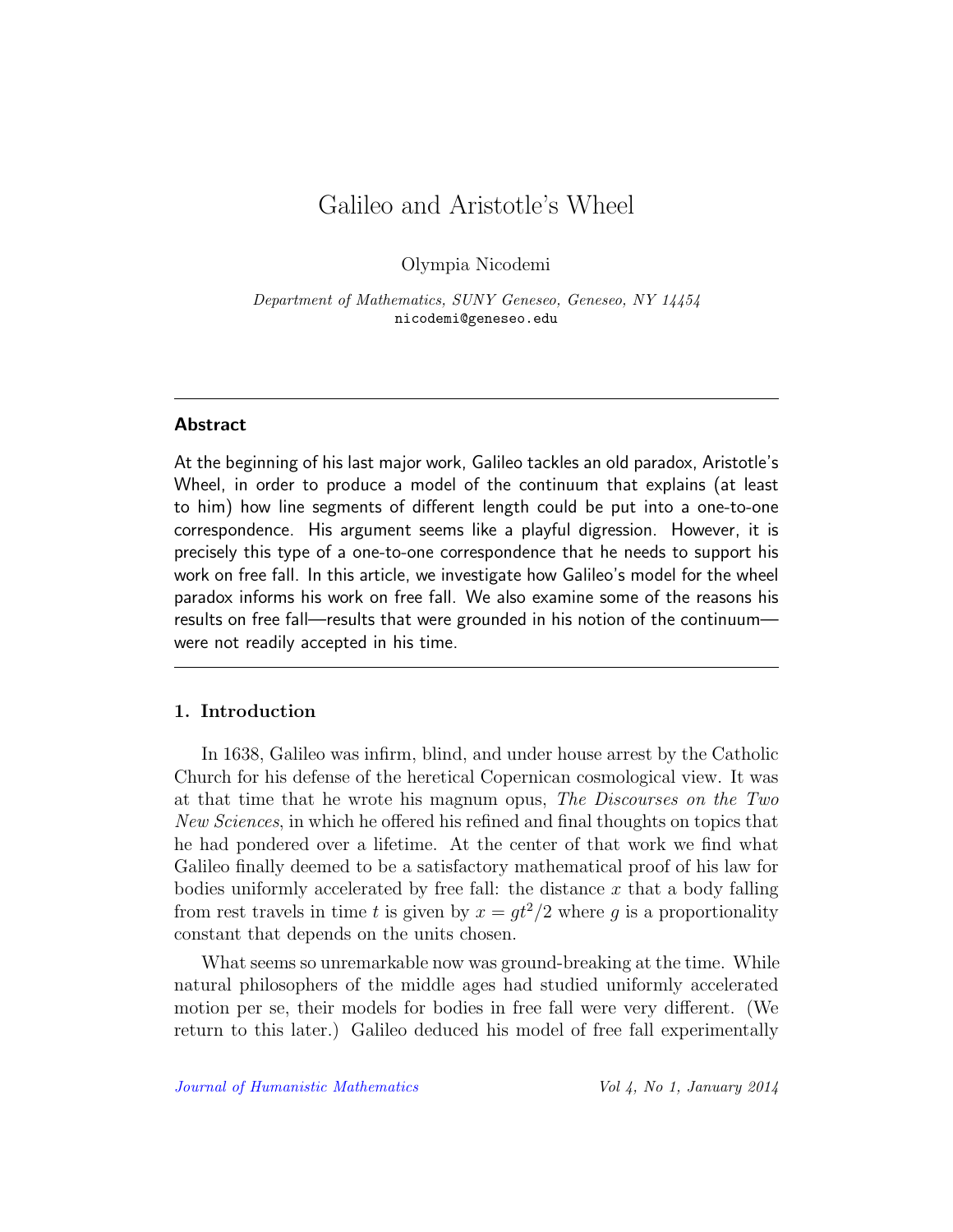and then investigated its consequences mathematically. The rest is physics history.

[S]ince nature does employ a certain kind of acceleration for descending heavy things we decided to look into their properties so that we might be sure that the definition of accelerated motion that we are about to adduce [i.e., uniform acceleration] agrees with the essence of naturally accelerated motion.<sup>[1](#page-2-0)</sup>

Here is Galileo's own statement of the law of free fall (Proposition II, Theorem II, Day 3):

If a moveable descends from rest in uniformly accelerated motion, the spaces run through in any times whatever are to each other as the duplicate ratios of their times; that is, as the squares of those times.

The simple phrase, "through in any times whatever," is critical to Galileo's model of free fall. It implies a continuous and scale-free dependence of distance on the continuum of time. But here is how Galileo refers to time as he is describing uniform acceleration in his prelude to Proposition II:

Thus, taking any equal particles of time whatever from the first instant in which a moveable departs from rest and descent is begun, the degree of swiftness acquired in the first and second little parts of time [together] is double the degree that the moveable acquired in the first little part [of time].

We see a struggle between a model of time in which time is made up of "particles," one following another like the frames of a movie, versus the continuous model implied by unlimited divisibility of any measurable span time. It's a struggle as old as Zeno. A resolution, or at least a certain reconciliation of these models, was important to Galileo as he laid out his "new science" of motion. How Galileo thought about the continuum comes early in the Two New Sciences in his analysis of the paradox known as Aristotle's Wheel. As we shall see, his internalization of this model informed both his refutation of the then current model of free fall and his mathematical justification of his own results on uniform acceleration.

<span id="page-2-0"></span><sup>&</sup>lt;sup>1</sup>All quotes are from [\[5\]](#page-14-0) unless otherwise noted.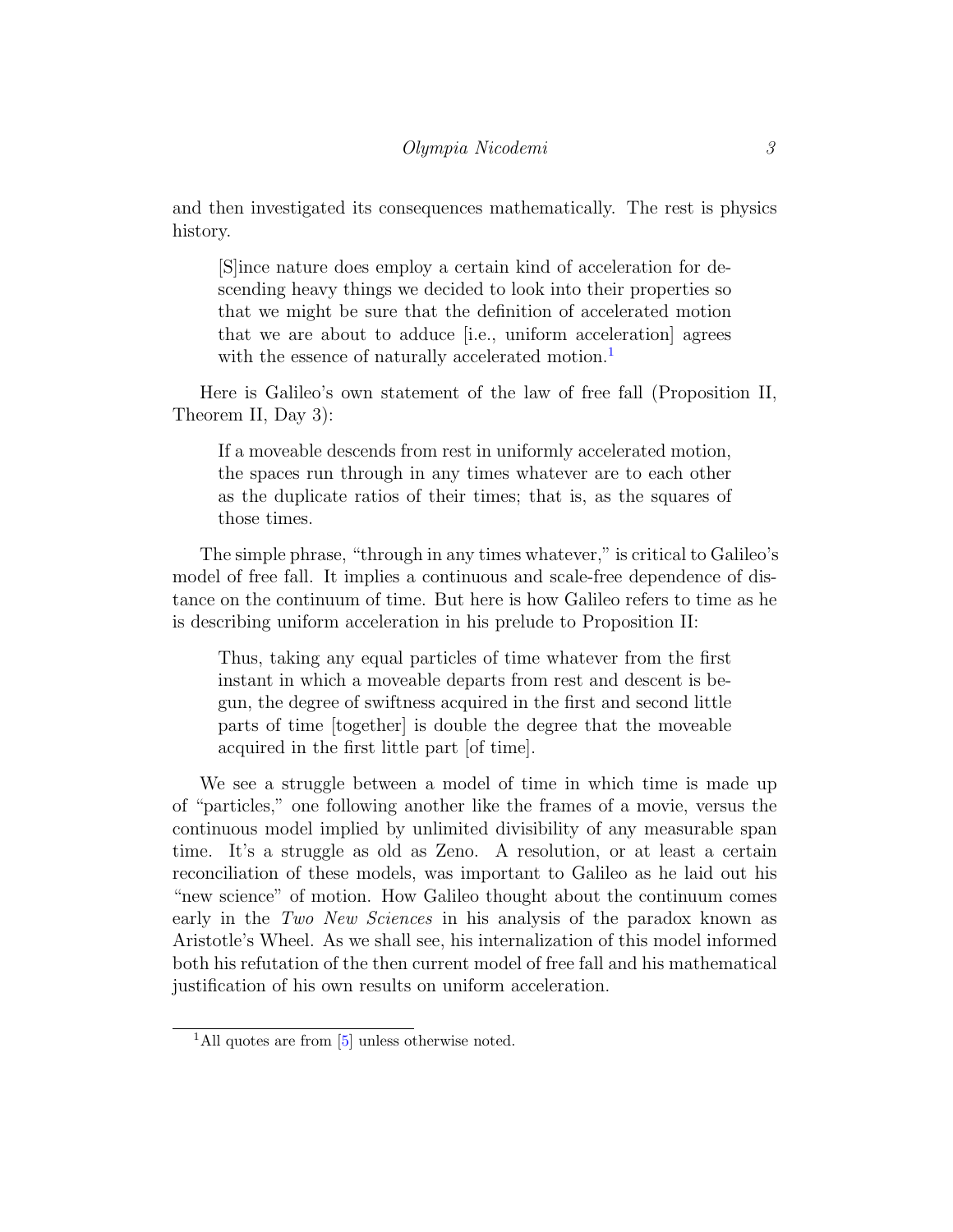#### 2. The Wheel

The paradox of the wheel is found in The Mechanical Problems, a book of unknown authorship but attributed to Aristotle in Galileo's time. (For a history of the paradox see  $[2]$ .) The paradox is embodied in the Figure  $1<sup>2</sup>$  $1<sup>2</sup>$  $1<sup>2</sup>$ . The length of AB is equal to the circumference of the outer circle. Imagine that the wheel makes one complete revolution so that the point on the wheel initially in contact with the line at  $A$  lands on  $B$ , a smooth roll. Now look at the roll of the inner circle. The length  $CD$  equals that of  $AB$ , but it should also equal the length of the shorter circumference of the inner circle. The paradox:  $AB = CD$  and  $AB \neq CD$ .



<span id="page-3-0"></span>Figure 1: Aristotle's Wheel.

Any real system of concentric wheels would screech loudly because the inner wheel could not be carried by a smooth roll of the outer wheel without slipping. However, to the mathematician, there seems to be no problem. Let's say the inner circle is of radius 1 and the outer is of radius 2. Any point on either circle can be named uniquely by  $\theta$ , the angle that the common extended radius makes with the perpendicular as in Figure [2](#page-4-0) (see the next page). So the points on the two circles are in one-to-one correspondence. In a smooth roll of the outer circle, a point named  $\theta$  maps to a point a distance  $2\theta$  away from A in Figure [1.](#page-3-0) The mathematician running Aristotle's wheel simply maps the point on the inner circle named  $\theta$  to a point a distance  $2\theta$ away from C:  $f(\theta) = 2\theta$ . Each and every point on each of the spans AB and  $CB$  is touched exactly once by a point named  $\theta$ , putting the points of  $CD$ in one-to-one correspondence with the points of AB. Easy.

<span id="page-3-1"></span><sup>&</sup>lt;sup>2</sup>All figures except for Figure [3](#page-4-1) were produced by the author.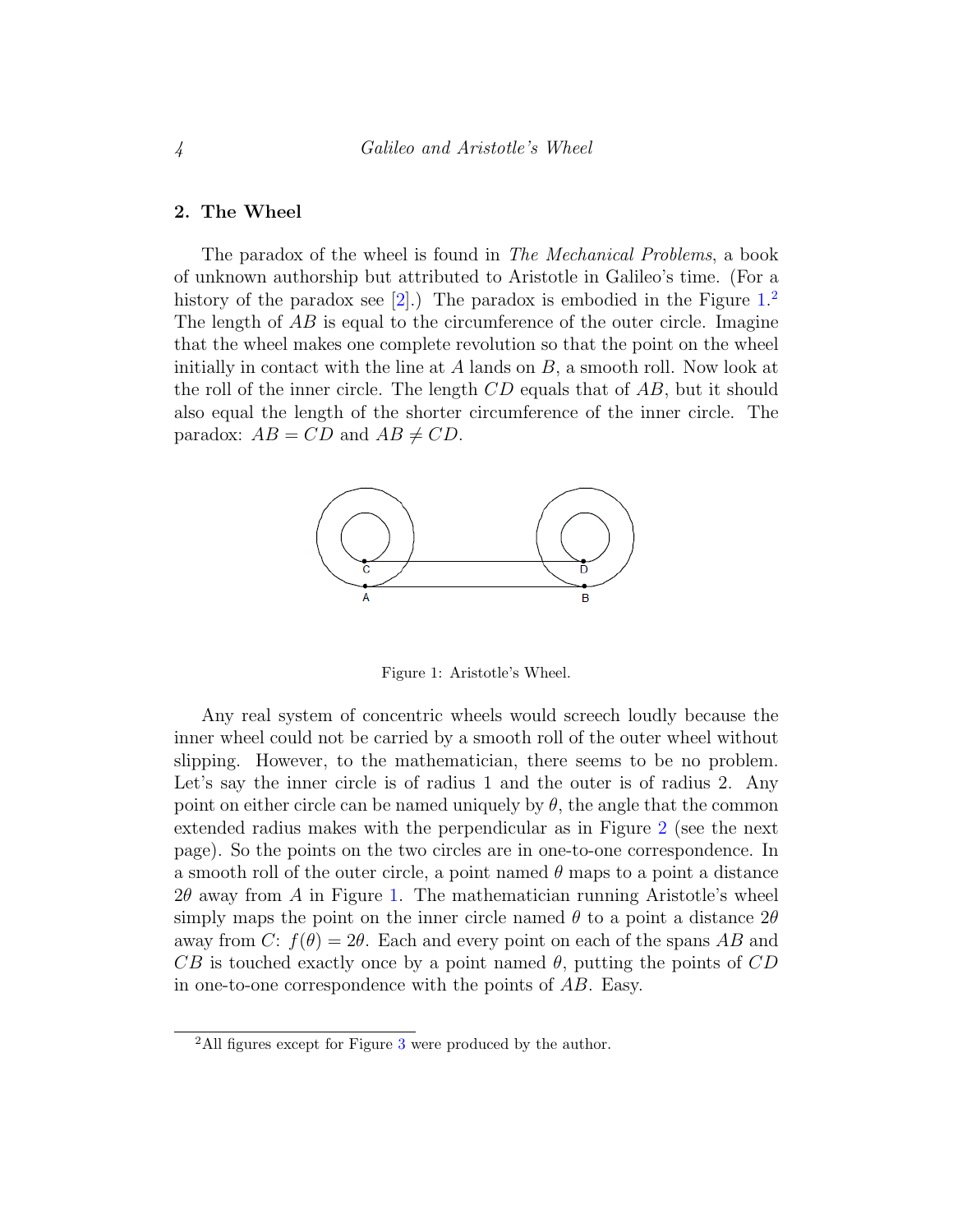

<span id="page-4-0"></span>Figure 2: Points named by  $\theta$ .

But " $f(\theta) = 2\theta$ " does not get to the heart of the paradox because it does not explain how the rotation of the wheel can simultaneously lay out the points of each circumference—points that are in one-to-one correspondence via the parameterizing angle—one at a time, one after another, yet have them map out different spaces, one twice the length of the other. Galileo developed a model of the continuum that accommodates, if not explains, the paradox.

To understand the motion of the inner and outer circles, Galileo analyzed the motion of concentric regular polygons. In his diagram (see Figure [3\)](#page-4-1) he uses concentric hexagons.

<span id="page-4-1"></span>

Figure 3: Galileo's diagram. Image from [\[4\]](#page-14-2). See [http://galileoandeinstein.physics.](http://galileoandeinstein.physics.virginia.edu/tns_draft/tns_001to061.html) [virginia.edu/tns\\_draft/tns\\_001to061.html](http://galileoandeinstein.physics.virginia.edu/tns_draft/tns_001to061.html) (pages 1-61: Text and figures, part of the First Day) for the diagram in context.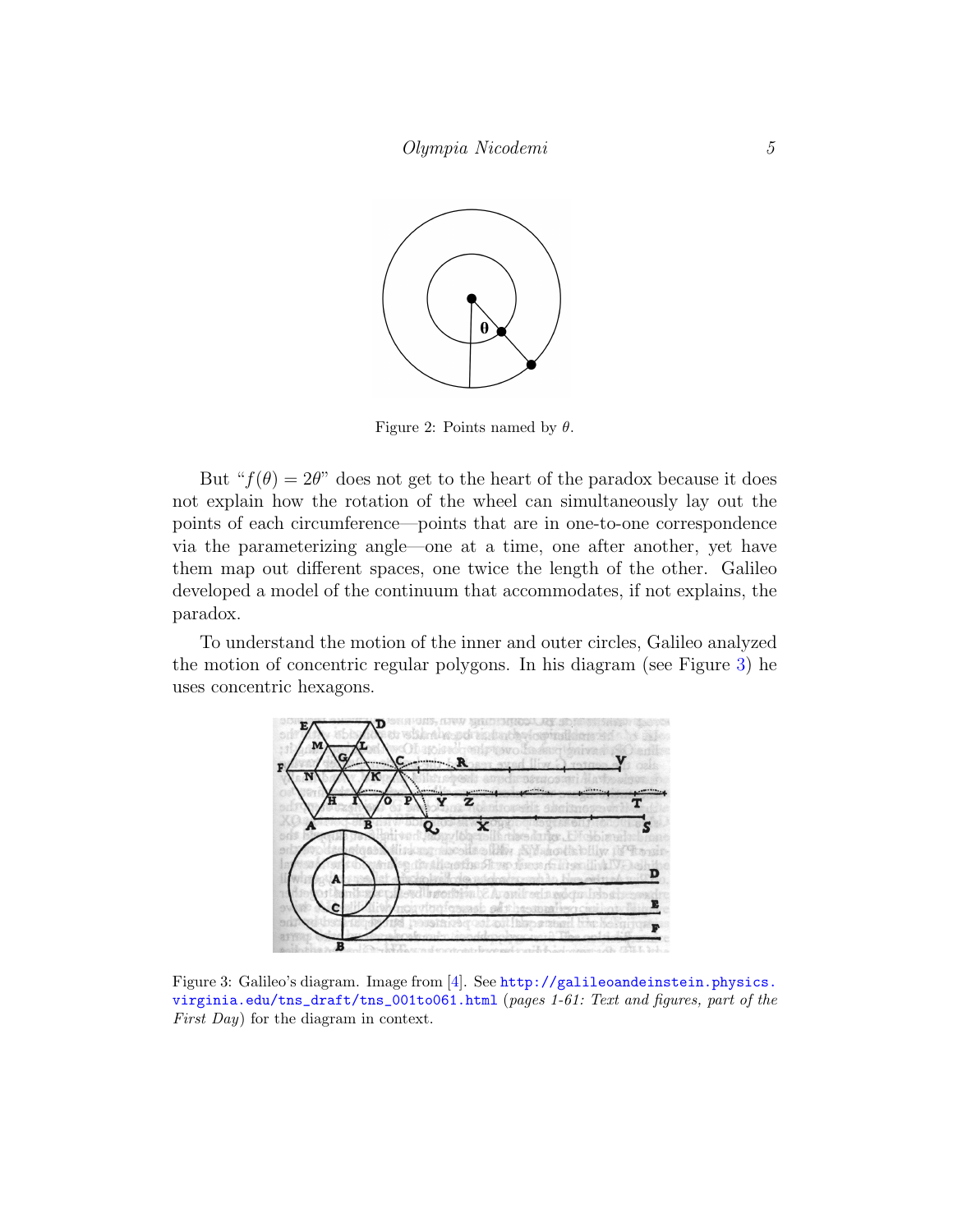Imagine rolling the outer hexagon so that it stamps out the base with line segments that have no gaps or overlaps, the polygonal equivalent of a slidefree roll of the outer circle. The inner polygon does something very different. It stamps out discontinuous flat segments, with gaps or "voids" in between. If a polygon with more sides is used, as the number of sides increases, the number of gaps increases, and their lengths shorten. In a complete rotation, the number of footprints that the  $n$  sides of the smaller polygon leave is in one-to-one correspondence with the number of footprints that the  $n$  larger sides leave. Also, the total length of smaller sides together with the lengths of the  $n-1$  voids in between sums to the length that the larger polygon stamps out.<sup>[3](#page-5-0)</sup> These two observations form the basis for Galileo's model of the continuum.

By thinking of a circle as a polygon with an infinite number of sides, Galileo develops his model:

And just so, I shall say, in circles (which are polygons with infinitely many sides), the line passed over by the infinitely many sides of the large circle, arranged continuously [in a straight line], is equal in length to the line passed over by the infinitely many sides of the smaller, but in the latter case, with the interposition of as many voids between them. And just as the "sides" [of the circles] are not quantified, but there are infinitely many, so the interposed voids are not quantified, but are infinitely many. But imagining the line resolved into unquantifiable parts—that is, into its infinitely many indivisibles—we can conceive it immensely expanded without any quantified void spaces, though not without infinitely many indivisible voids.

In Galileo's vocabulary, a line segment with nonzero length is "quantified." Such a segment is divisible into two similarly divisible quantified segments. The process of dividing can be iterated any number of times, but at the  $n<sup>th</sup>$  stage, no matter how big n is, we are left with a set of quantified intervals of finite length. Alternatively, an "unquantified part" such as a point has no length and cannot be bisected. It is an "indivisible". To imagine

<span id="page-5-0"></span><sup>&</sup>lt;sup>3</sup>Roughly. It's missing a bit at the beginning and end (for example  $HT$  versus AS in Figure [3\)](#page-4-1) that becomes negligible as the number of sides of the considered polygon increases.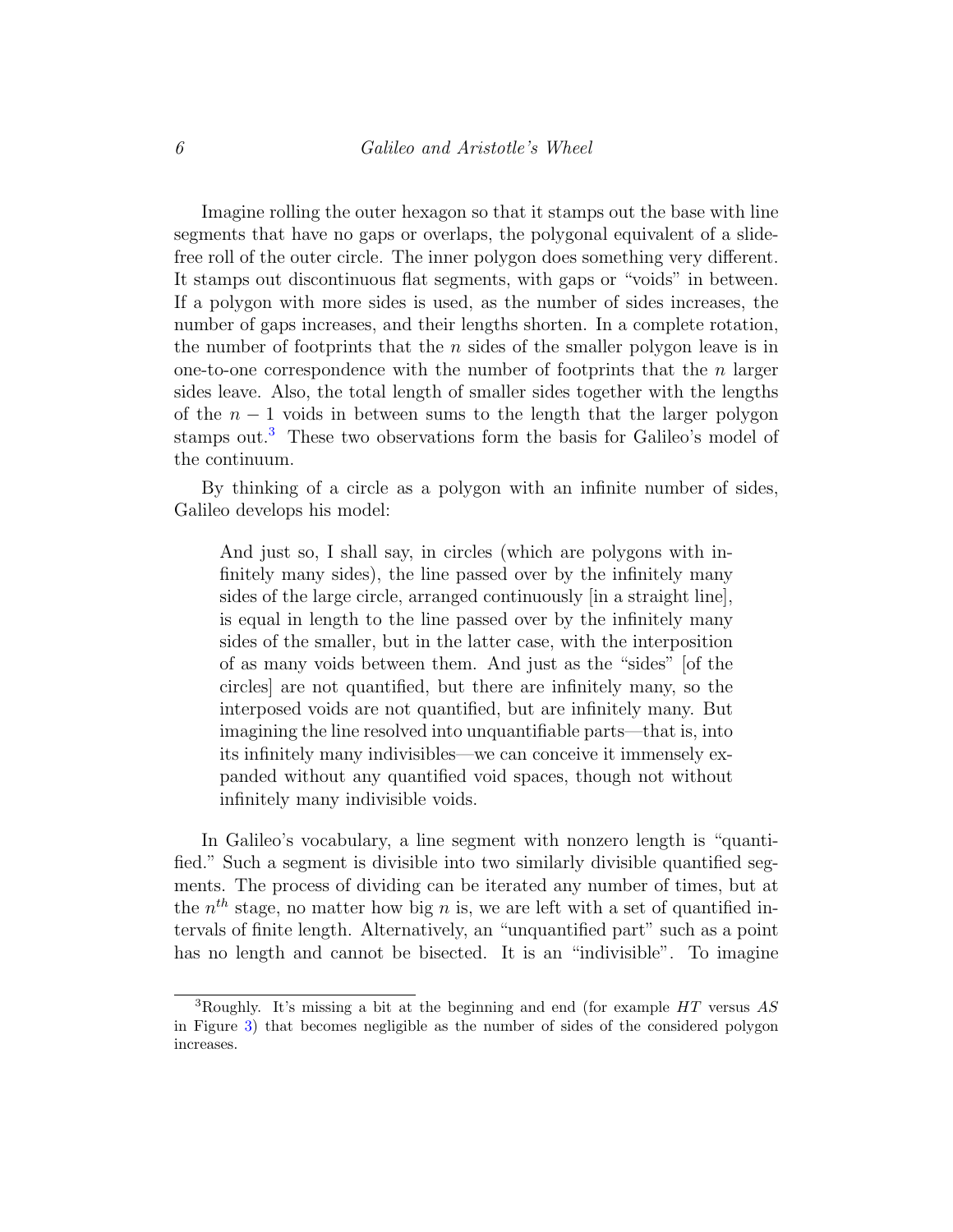"the line resolved" is to imagine how we pass from a line made up of finite (but divisible) segments to a line made up of an infinite number of indivisible points. The circle, an infinite-sided polygon with unquantified points as its sides, lets us accomplish such a resolution. When concentric polygons roll along, the segments stamped out by the smaller polygon need quantized voids in between in order to be in one-to-one correspondence with the segments stamped out by the larger polygon and to span the same total length when the roll is completed. Galileo asserts that, in the same way, the unquantified points of the continuous segment touched by the smaller circle need unquantified voids among them in order to be in one-to-one correspondence with the continuous segment touched by the larger circle and (most importantly) to span the same length. Galileo imagines a continuous line segment to be an aggregate of an infinite number of indivisible points, with the points of any two segments in one-to-one correspondence. The interspersed unquantified voids accommodate for different lengths.

Certainly, Dedekind is not anticipated here, nor the calculus of infinitesimals. Galileo offers no arithmetic of unquantified points and voids. His is a mental model with which he can justify the one-to-one correspondence between segments of different lengths. The introduction of unquantified voids does this for him. It is the careful use of precisely these one-to-one correspondences that allows him to refute the theory of free fall current in his time and then go on to prove his own results on free fall. Galileo offers us a model, but not necessarily an understanding:

Let us remember that we are among infinities and indivisibles, the former incomprehensible to our finite understanding by reason of their largeness and the latter by their smallness. Yet we see that human reason does not want to abstain from giddying itself about them.

#### 3. Ideas Uprooted

Before he presented his theory of free fall, Galileo first argued against the then current notion that, in free fall, "[s]peed goes increasing according to the increase of space traversed," which is to say that the speed of an object falling is proportional to distance fallen. We would model this as  $dx/dt = kx$ . With x measured from the point of release, the initial condition is  $x(0) = 0$ and the solution is  $x(t) = 0$ , leaving our rock suspended in midair.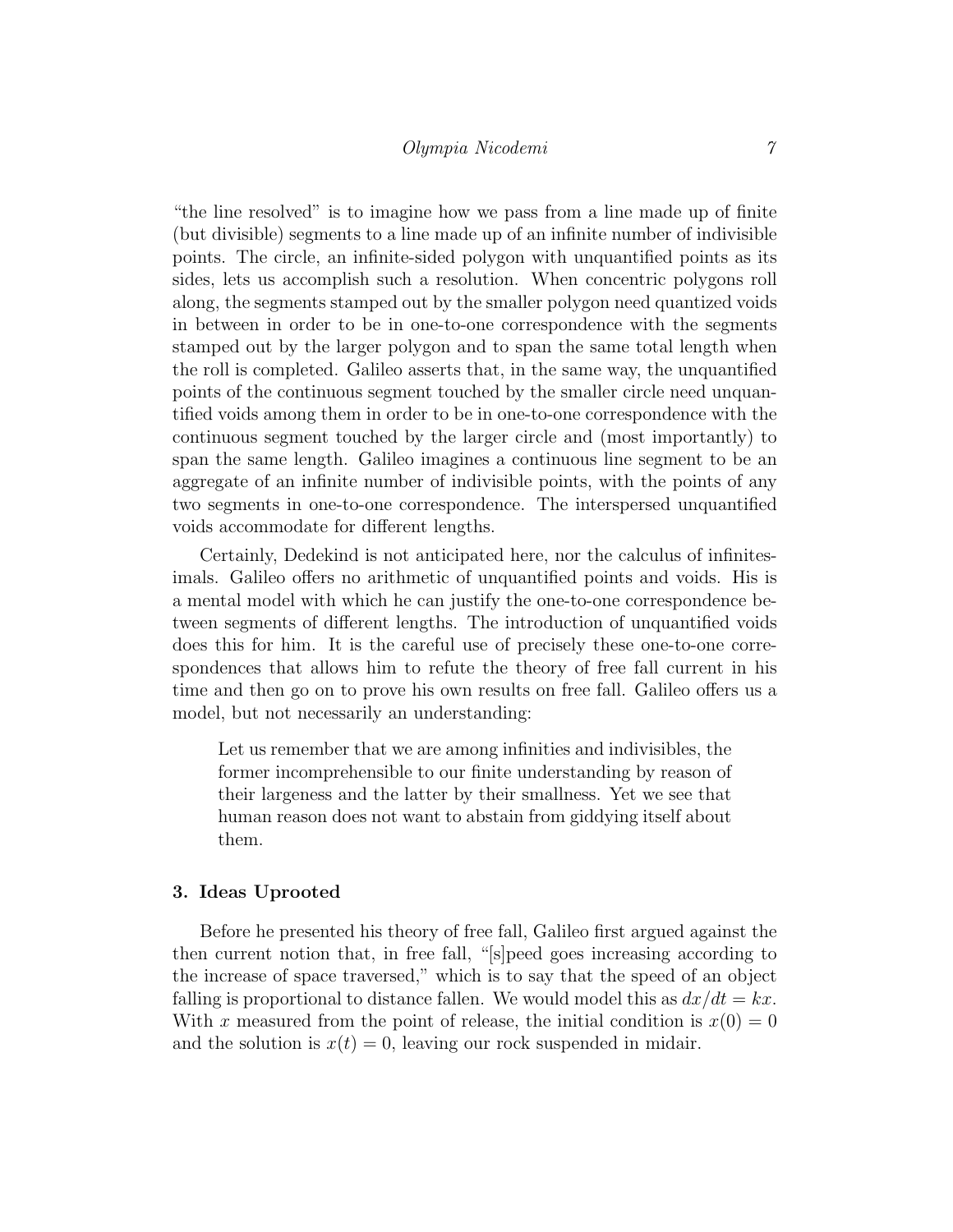To disprove this notion, Galileo first reminds us that if one object travels a certain distance at a fixed speed and another object travels double the distance at double that speed, the time it takes for both trips is identical. Comparing the distances traveled by objects moving at non-constant speeds is less straightforward. Galileo thinks in terms of "degrees of speed" and of "total speed." A degree of speed is a quantifiable attribute of a body at a point of time and location. The intensities of different degrees of speed allow for ratios between them. Total speed is the aggregate of all the degrees of speed that an object has acquired over the time passed during its trip. The total speed "consumed" determines how far an object has gone. Galileo's task is to find the ratio between total speeds consumed, a task made difficult because total speed is the aggregate of infinitely many degrees and so the usual operations are not available.

Galileo considers two objects in free fall, the first falling a span of 2 meters from rest and the second a span of 4 meters. As per the model he seeks to refute, he assumes that the speed of the second object is twice that of the first when it has gone twice as far. He must then determine the ratio of their total speeds so that he can determine the ratio of the times taken. To do so, he puts the positions in the two spans into one-to-one correspondence: position x in the two meter span corresponds with position  $2x$  in the four meter span. This puts individual degrees of speed into one-to-one correspondence: the speed at position x of the first object corresponds to the degree of speed at position  $2x$  of the second object. Since the speed at  $2x$  is twice the speed at  $x$ , at each and every  $x$ , the total speed of the second object is twice that of the first. So they complete their journeys in the same time. But that is impossible!

To see how Galileo's resolution of Aristotle's Wheel lies behind his argument, let's first think about how we might approach the problem of finding total speed. In Figure [4](#page-8-0) displayed on the next page, the vertical legs of the triangles represent the 2 and 4 meter spans respectively. At any position  $x$ along a span, the degree of speed is represented by the length of the horizontal line from x to the hypotenuse. To find and compare the total speeds—the aggregate of the horizontal lines— we would be inclined to compute and compare the areas of the two triangles. But since the area of the second triangle is four times that of the first, the total speed of the object falling 4 meters would be *four* times the total speed of the first object. It would complete its journey in half the time of the object falling 2 meters. Galileo puts the span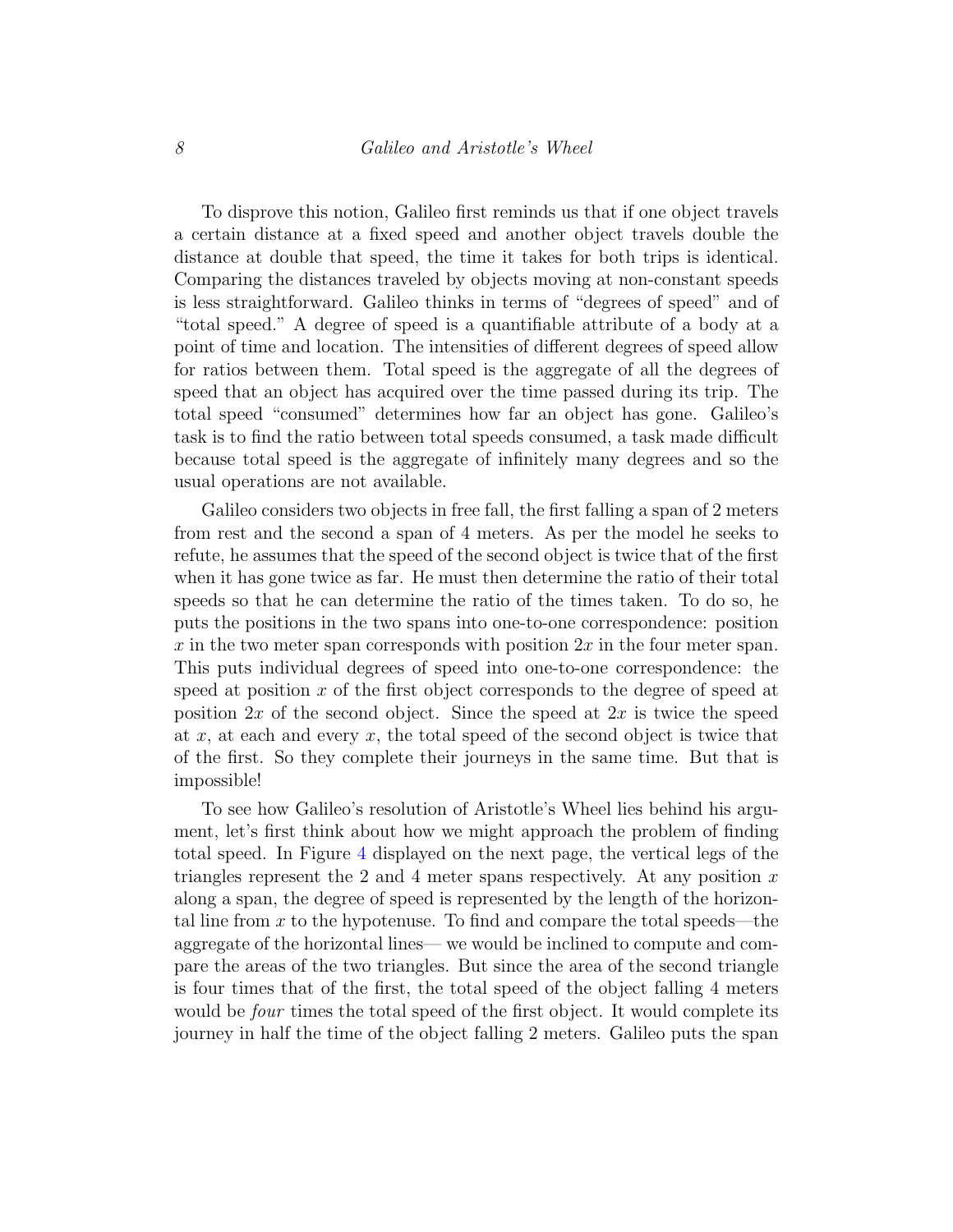of 2 meters and the span of 4 meters in one-to-one correspondence in the same way he corresponded the points on the line traced out by the inner circle of Aristotle's wheel to those traced out by the outer circle, a correspondence made possible to him because of his unquantified voids. The points in each span are in one-to-one correspondence; the speeds at each point are in oneto-one correspondence; corresponding speeds are doubles; the total speed is doubled. The paradoxes are similar: the line traced out by the smaller circle is the same length as that traced out by the larger, just as the time it takes an object to fall 2 meters is the same as the time it would take it to go 4 meters.



<span id="page-8-0"></span>Figure 4: Speed in proportion to distance traveled.

A bit of the spirit of Galileo's model lives with us in our calculus-based approach to the same problem. Suppose that we have two objects that traverse two intervals,  $[0, a]$  and  $[0, 2a]$ , and that their velocities at position x are  $v_1(x)$  and  $v_2(x)$ , respectively. Also suppose that  $v_2(x) = 2v_1(x/2)$ . Now compute the times  $T_1$  and  $T_2$  that it takes to complete each trip. So  $T_1 = \int_0^a 1/v_1(x) dx$  and  $T_2 = \int_0^{2a} 1/(2v_1(x/2)) dx$ . To compute  $T_2$  we make the u-substitution  $u = x/2$ . The times are identical; the role of the voids in providing the stretch to the intervals is taken by the u-substitution  $2du = dx$ .

Another prevalent idea Galileo challenged was the notion that a heavy object falling arrives immediately at great speed. Instead, Galileo argues:

There will be no degree of speed, however small, ... such that the moveable will not be found to have this [at some time] after its departure from infinite slowness, that is, rest.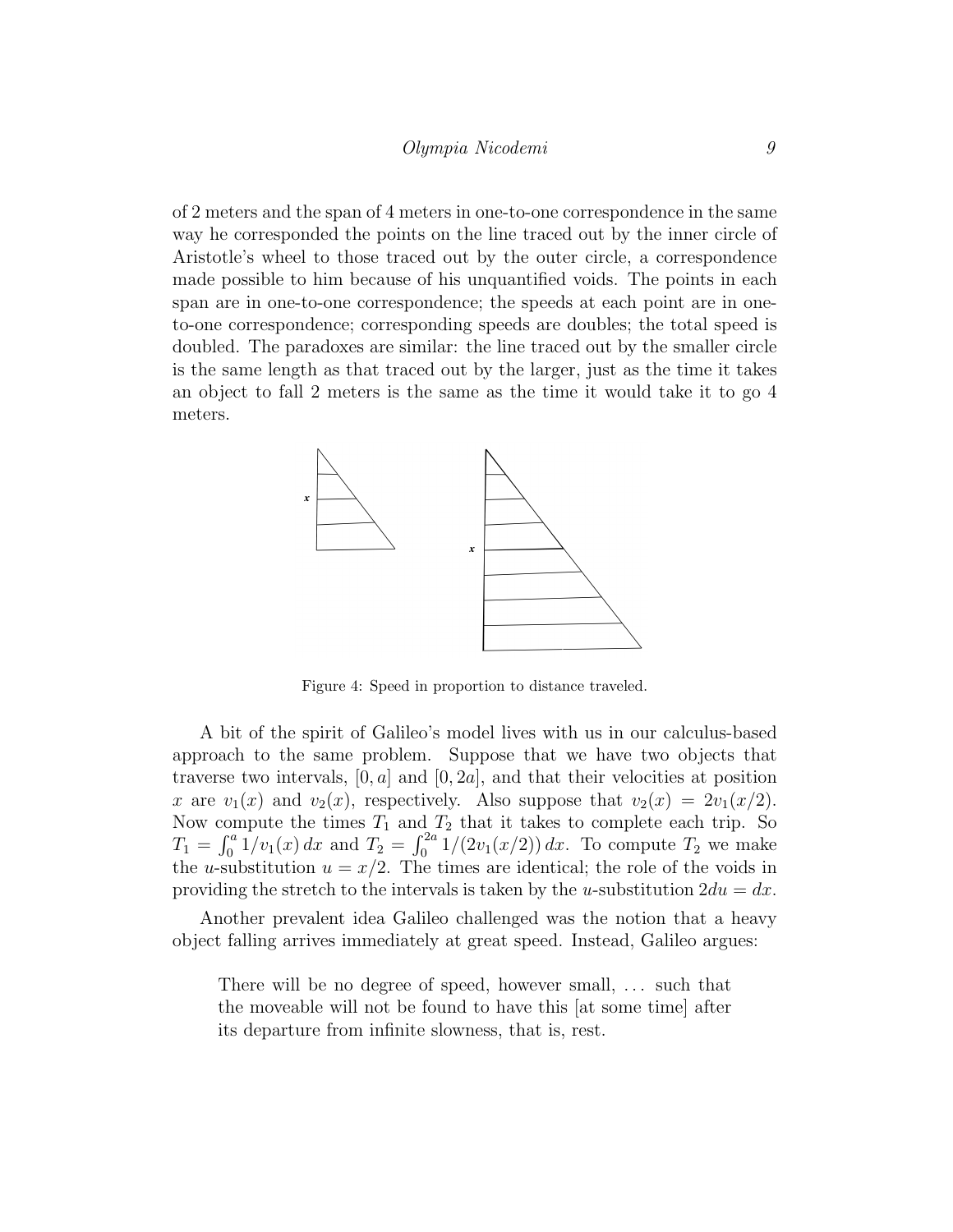In other words, on the way down, before an object falling from rest has reached a certain speed s, it will have passed through all possible speeds from 0 to s, continuously. He argues first from symmetry. An object dropped from rest from a certain height travels with the same speeds as that with which an object falls back to earth after it was thrown up to exactly that height. On the trip down, the speeds gained by the thrown object will mirror (in reverse order) the speeds it lost (or consumed) on the way up. And these he cannot imagine as not passing through every degree of slowness. Anticipating the argument that, if there are infinitely many degrees of slowness to go through, then nothing could come to rest, Galileo counters that, since the object remains at a speed for only an (unquantified) instant, and "[s]ince in any finite time there are infinitely many instants, there are enough to correspond to the infinitely many degrees of diminished speed." Here he places the continuum of possible speeds in one-to-one correspondence with the instants in an interval of time.

#### 4. Free Fall

As early as the 14th century, medieval scholastic philosophers such as Nicole Oresme and the Merton School at Oxford, had deduced the Mean Speed Rule [\[1,](#page-14-3) pages 199–219 and 340–344]. This rule asserts that a body uniformly accelerated from rest over an interval of time goes as far as a body traveling at a uniform speed that is half the terminal speed of the accelerated body. Galileo's proof of the same law occurs in Proposition I, Theorem I on Day Three of the Two Sciences. It is not known if Galileo knew the older results. What he did that his medieval predecessors did not do is to link free fall and uniformly accelerated motion:

Proposition I. Theorem I. The time in which a certain space is traversed by a moveable in uniformly accelerated movement from rest is equal to the time in which the same space would be traversed by the same moveable carried in uniform motion whose degree of speed is one-half the maximum and final degree of speed of the previous, uniformly accelerated motion.

The proof of his Theorem I is carried out with an argument the resembles his disproof that speed in free fall is proportional to distance fallen. At its center is a one-to-one correspondence. The essence of his proof is captured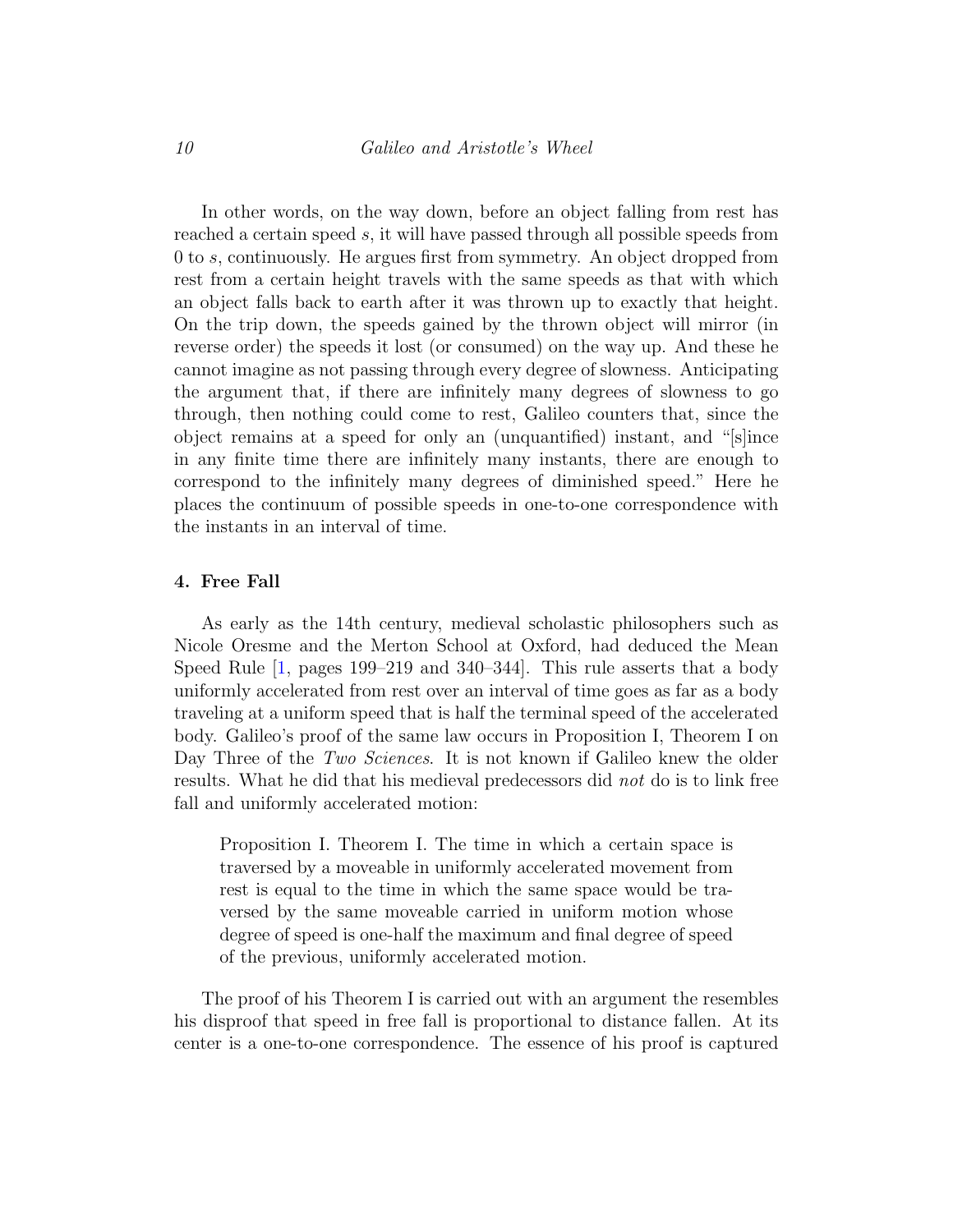by the following excerpt and is accompanied by Galileo's diagram (Figure [5\)](#page-10-0). In that diagram, the "line AB represent(s) the time in which the space  $CD$ is traversed by a moveable in uniformly accelerated movement from C."

Since each instant and all instants of time AB correspond to each point and all points of the line AB, from which points the parallels drawn and included in the triangle AEB represent increasing degrees of the increased speed, while the parallel contained within the parallelogram represent in the same way just as many degrees of speed not increased but equable, it appears that there are just as many momenta of speed consumed in the accelerated motion according to the increasing parallels of triangle AEB, as in the equable motion according to the parallels of the parallelogram GB. For the deficit of the first half of the motion (the momenta represented by the parallels in triangle AGI falling short) is made up by the momenta represented by the parallels of triangle IEF.



<span id="page-10-0"></span>Figure 5: Galileo's Diagram, as found in The Two Sciences [\[5\]](#page-14-0), redrawn by the author.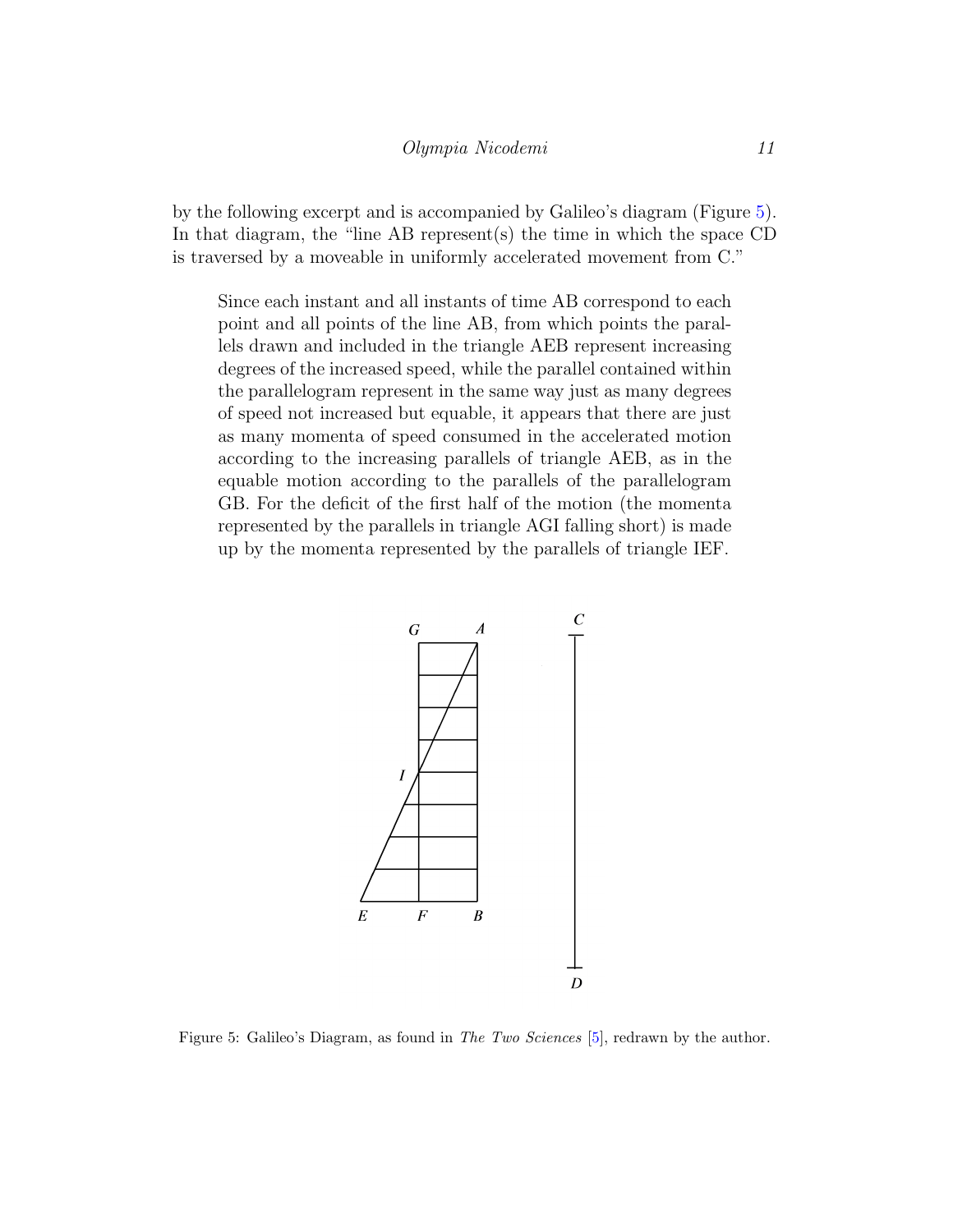To compare the total speed consumed by an object traveling with constant velocity to that of the object that is constantly accelerated, Galileo invokes the one-to-one correspondence of the parallels in AIG with the parallels in IEF. The excesses are in one-to-one correspondence with the deficits. In short, the total of the speeds in the rectangle AGFB is the same as the total in the triangle AEB.

If we extend our triangle as in Figure  $6$ , marking the tick of each time unit by a horizontal parallel, we can see that the distances (like the boxes) traversed increase as 1, 3, 5,.... After t units of time the space traversed adds up to  $1+3+5+\cdots+(2t-1)=t^2$ . Galileo called this the Odd Number Rule. The rule holds no matter what unit of time is chosen; it is independent of scale. In so far as time is a continuum, distance and velocity also vary continuously with time.



<span id="page-11-0"></span>Figure 6: The Odd Number Rule.

#### 5. The Struggle

The idea that velocity increased continuously during free fall was a major impediment to the acceptance of Galileo's model. Those who objected included familiar names in the history of mathematics, such as Mersenne and Descartes. The questions were deep. What is the nature of an instant of time? Is it quantized, with duration? Is physical time different from mathematical time as modeled by the lines of Euclid's geometry? And what causes fall? A common answer to the last question was "intrinsic heaviness," which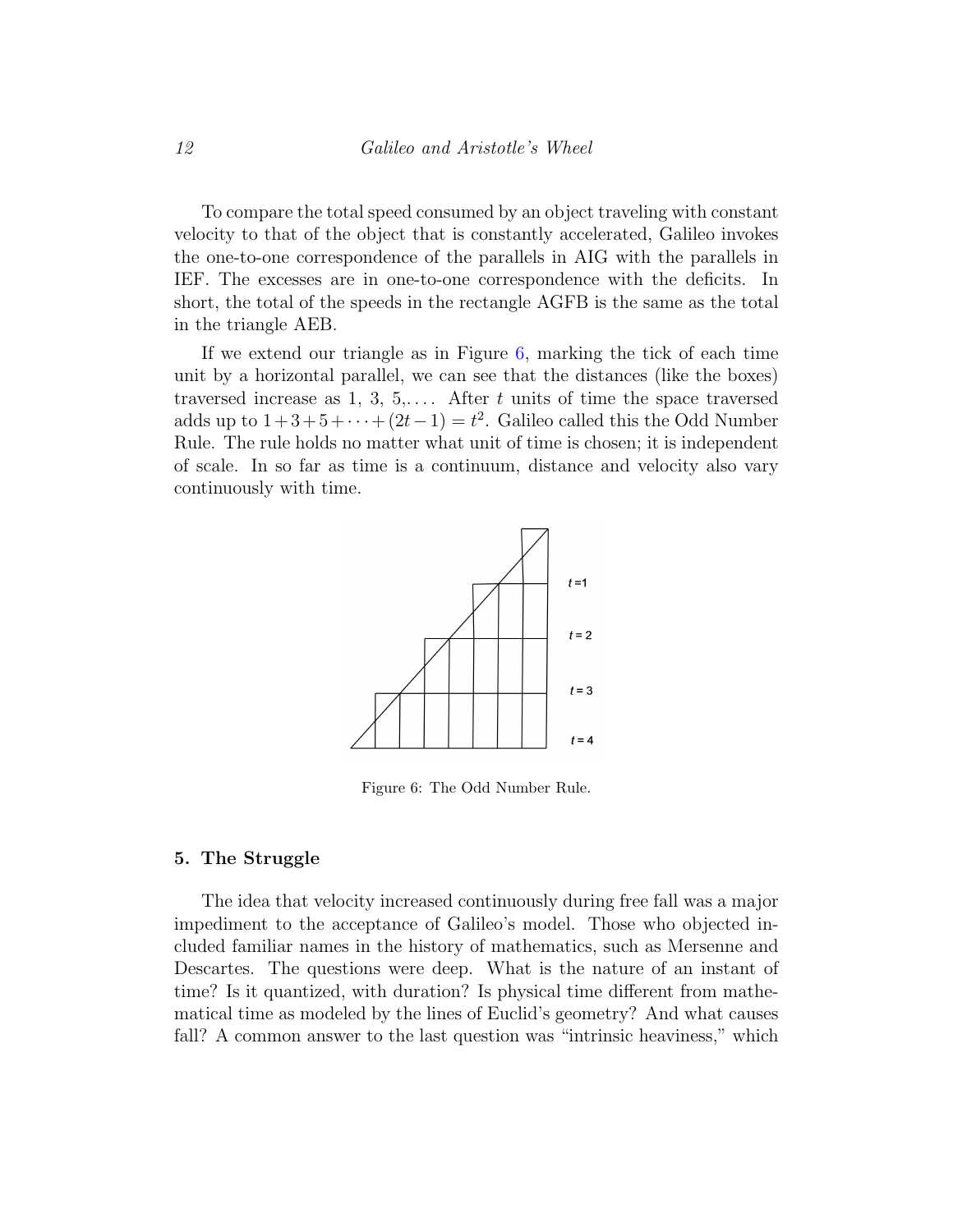suggests that, with the removal of what holds an object up, a nonzero degree of velocity is immediately available, without the object passing through every smaller possible degree. Further, for that velocity to occur, a change of time is necessary, which in turn suggests that a moving object stays at uniform speed for a nonzero measure of time. Velocity in free fall would then be modeled by a step function—a discrete model rather than a continuous one.

Let's look at an alternative discrete model for free fall as it was posed by the Jesuit Honorè Fabri and others to refute Galileo's assertions.<sup>[4](#page-12-0)</sup> Grounded in the medieval theory of impetus, it harked back to a  $14<sup>th</sup>$  century model formulated by Buridan [\[3,](#page-14-4) pages 19-22]. In this model, there is a smallest atom of time—an instant—that has nonzero duration, however small. In free fall, speed is accumulated in discrete quanta, at discrete and sequential instants of time, and it increases as the natural numbers. In the first instant, the body has a certain velocity, say  $v$ . In the second instant, it has velocity  $2v$ , then  $3v$ , and so on. So in the first instant of time, the body travels v units of space; in the second instant,  $2v$  units of space, etc. In t units of time, the total distance traveled is  $1v + 2v + \cdots + tv = vt(t + 1)/2$ . Notice that this discrete model requires that the initial velocity be nonzero. If not, the falling body just hangs there! And it could not pass continuously through "every degree of speed" as Galileo asserts it must.

How does this discrete model compare to the Odd Number Rule model? At the scale of Fabri's atomic instant, they are very different. In Galileo's model of free fall from rest, the ratio of the distance traveled in the  $n^{th}$ instant to the distance traveled in the first would be  $2n-1$ , the Odd Number Rule. In Fabri's model, that ratio is simply n. Galileo's model is scale free. For any length of time t, the ratio of the distance traveled in the  $n^{th}$ interval of length t, namely  $[(n-1)t, nt]$ , to the distance traveled in the first interval [0, t] is  $\frac{n^2t^2-(n-1)^2t^2}{t^2}$  $t^{\frac{n-1}{2}}$  = 2n – 1, the Odd Number Rule again. But Fabri's model is not scale free. For example, suppose that an instant is 10<sup>−</sup><sup>9</sup> sec., a nanosecond, and let  $f(t) = \frac{t(t+1)}{2}$ . Then in the first, second, and third seconds, an object would travel  $f(10^9) = 500000000500000000$  units,  $f(2 \cdot 10^9) - f(10^9) = 1500000000500000000$  units, and  $f(3 \cdot 10^9) - f(2 \cdot 10^9) =$  $2500000000500000000$  units, respectively. The ratios of these distances to

<span id="page-12-0"></span><sup>&</sup>lt;sup>4</sup>For a lovely account of the history of free fall, see [\[3\]](#page-14-4). For an account of counterarguments to Galileo's model, see [\[6\]](#page-14-5).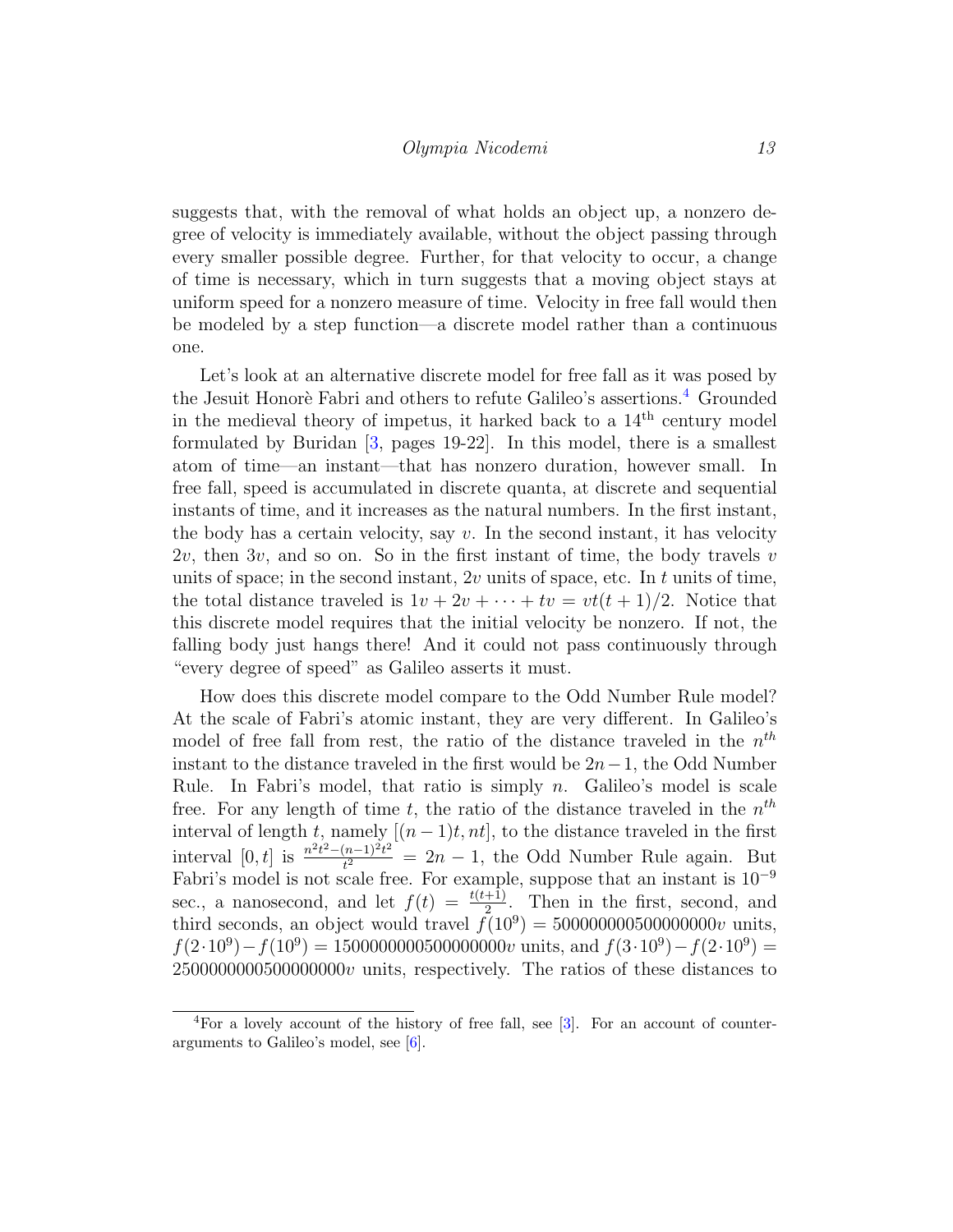the distance traveled in the first, second, and third seconds are not 1, 2, and 3, but 1, 2.999999998, and 4.999999996, very close to the Odd Number Rule. In fact,  $\lim_{t\to\infty}$  $f(nt) - f((n-1)t)$  $f(t)$  $= 2n - 1$ , exactly the Odd Number Rule. At the macro level, the models converge.

Limits on precision in any  $17<sup>th</sup>$  century experiment, would have made it impossible to distinguish between Fabri's discrete model and Galileo's continuous model, even though their fundamental assumptions are markedly different. Mersenne said as much: without causation established, we could not tell the difference.

You see therefore that of these descents of bodies, which are commonly called heavy bodies, nothing deeper can be demonstrated as long as the principle, or true an immediate cause is unknown (Mersenne as translated and quoted in [\[6,](#page-14-5) page 271]).

Galileo did not address the cause of acceleration, neither with prime causes such as "things move towards their source," nor with mechanistic causes such as "air pushes down." The lack of such philosophical underpinnings undermined Galileo's theories for those who sought to account for free fall philosophically, with more than a mathematical formula that predicts position. But Galileo was deliberate. After rehearsing what was offered as cause for acceleration in his day, Galileo said:

Such fantasies, and other like them, would have to be resolved, with little gain. [It] suffices to demonstrate some attributes of motion so accelerated (whatever be the cause of its acceleration).

Galileo felt that the reason for the position-time relation in the law of free fall could not be deduced or explained from philosophical postulates. It was a repeatable phenomenon, established and credentialed by experimentation.

### 6. Conclusion

Galileo's conception of the continuum was not a significant step (or even a step at all) in the evolution of mathematics. Rather, it was a step in his own evolution from natural philosopher to physicist. It helped him refine his thoughts about how the continuum worked. His genius was then to model